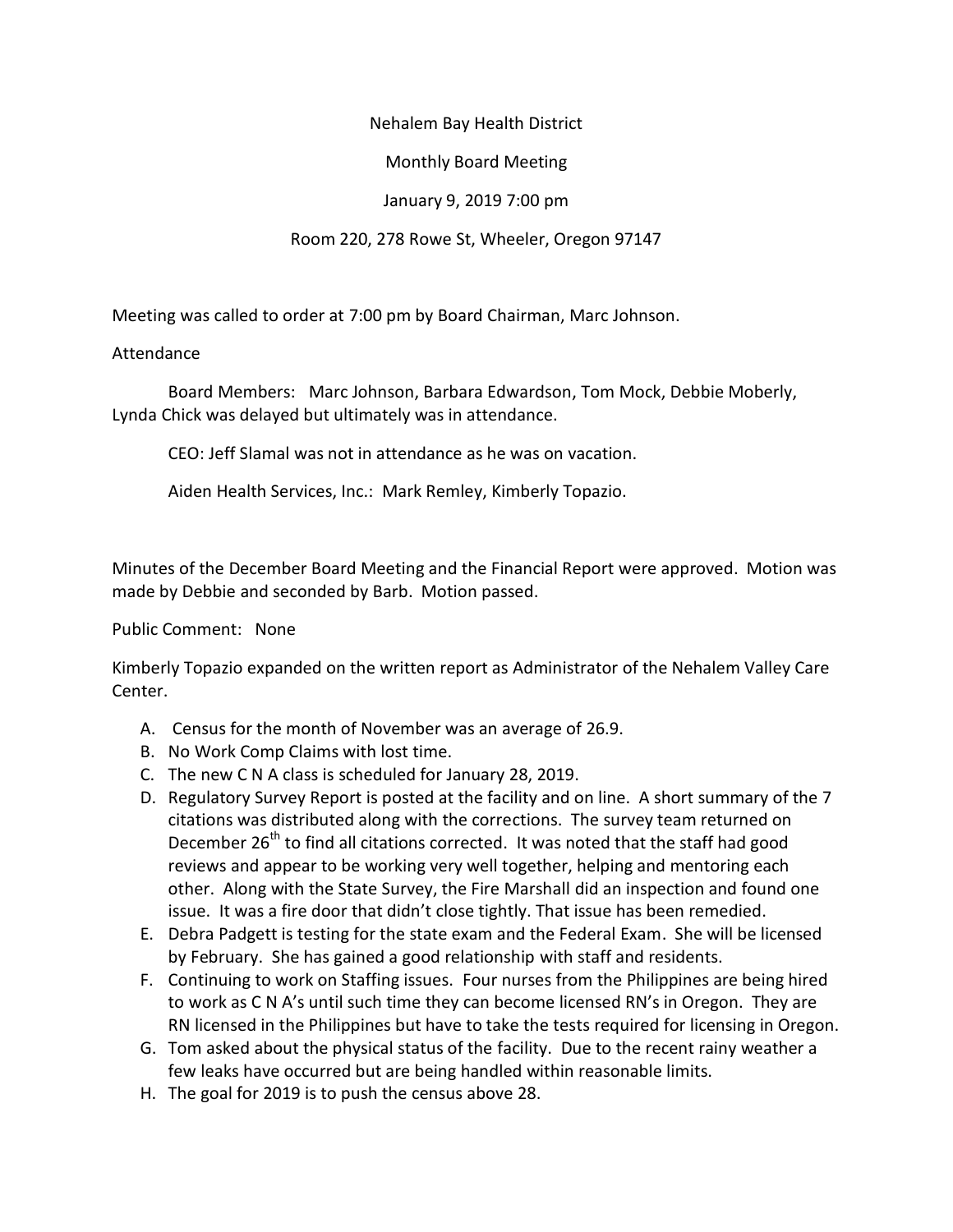Old Business: None

#### New Business:

Conversation by phone with Margaret Banyan of PSU, our strategic planning consultant: Margaret and her team will be here to conduct public meetings on Thursday, January 10 and Saturday, January 12. The various discussions and topics of conversation were revealed to the board as follows:

Questions to the public, January  $10^{th}$  meeting are:

- 1. What is the role of the Health District?
- 2. Discuss the mission statement and what it means.
- 3. What is the Health District doing well and what not so well?
- 4. What future changes are coming in the community and the state?

Saturday, January  $12<sup>th</sup>$  meeting:

- 1. Property uses
- 2. Actually planning the campus design
- 3. What are compatible uses?
- 4. Access to the site walking paths, parking, etc.
- 5. Urban design elements.

So far Margaret has received 80 responses to the on line survey. She will provide data to the board.

Friday, January 11 is earmarked by Margaret to do in-person interviews with local community leaders. Report of those interviews will be done on Saturday, January 12.

Further New Business:

Stale Check Policy is attached. Suggested changes to the text:

Under section III: "responsible" not "reasonable"

Under section IV: District's. Add the apostrophe.

Under section V: 3 years "from" not "form"

Debbie made a motion to accept the policy with the above changes to text, Tom seconded. The motion passed.

Debbie requested that Jeff as the CEO be approved to investigate a debit card from Columbia Bank to facilitate expenditures that are currently being put on Jeff's personal card. It was approved to ask Jeff to check with the bank to see what the procedure would be and get back to the board. A policy for limits on usage will be set. Debbie offered to work with Jeff.